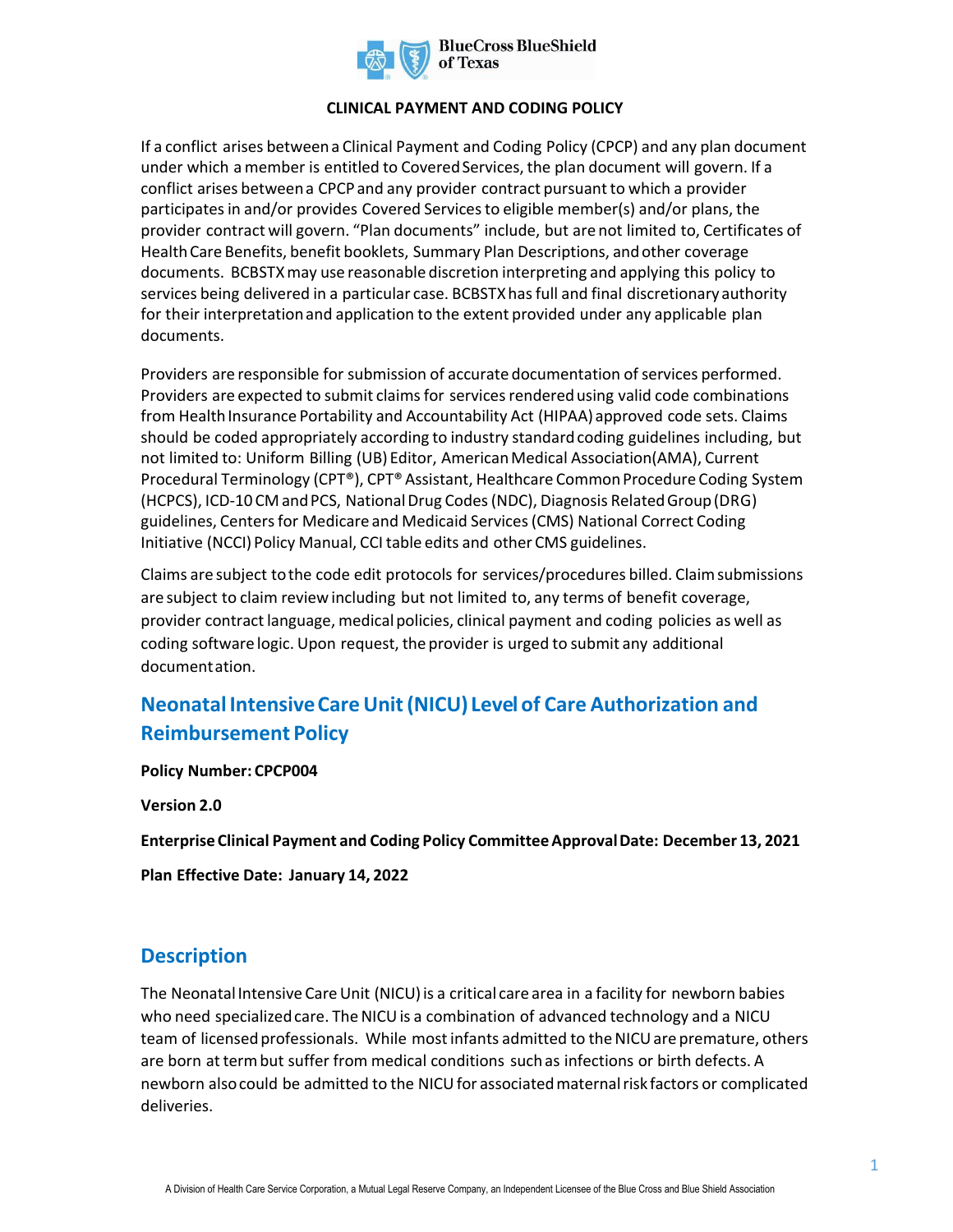

The NICU levels of care are based on the complexity of care that a newborn with specified diagnoses and symptoms requires. All four levels of care are represented by a unique revenue code: Level 1/0171, Level 2/0172, Level 3/0173, and Level 4/0174. *Any inpatient revenue codes not billed as levels 2-4 will be recognized as a level 1.*

## **Reimbursement Information:**

Inpatient admissions may be reviewed in order to ensure that all services are of an appropriate duration and level of care to promote optimal health outcomes. Clinical documentation of an ongoing NICU hospitalization may be reviewed concurrently to substantiate the level of care with continued authorization based on the documentation submitted and aligning with the MCG Intensity of CareGuidelines.

A case may be referred to a Physician Reviewer if the information received does not meet established criteria for a NICU intensityof care and corresponding revenue code for the level of care. The attending physician or professional provider who ordered the services shall be afforded a reasonable opportunity to discuss the plan of treatment with the Physician Reviewer. In situations where preauthorization request for level of care differs from what would be authorized based on clinical documentation and/or MCG Intensity of Care Guidelines, the Physician Reviewer can deny preauthorization for that level of care. A new preauthorization request will need to be submitted for the appropriate level of care.

Inpatient claims may be reviewed to ensure that billing is in accordance with what is preauthorized. If the claim submitted does not align with approved authorizations, then complete medical records and itemized bills maybe requested to support the services billed.

Authorization requests are reviewed using criteria outlined within the MCGCare Guidelines. MCG Care Guidelines were developed in strict accordance with the principles of evidence-based medicine. Usage promotes consistent decisions leading to appropriate use of medical resources. Internally developed criteria for extension requests are based on established industry standards, scientific medical literature, and other broadly accepted criteria, such as Medicare guidelines. The review criteria may be customized to reflect a Medical Policy and internally developed guidelines. Diagnosis, procedure, comorbid conditions, and age are considered when assigning the length of stay/service. A provider submitting a request for preauthorization of a NICU level of care or a charge with a NICU revenue code must be able to provide documentation establishing that the criteria for that level of care/revenue code are satisfied.

|         | <b>NICU Level Revenue Code</b> | <b>MCG NICU Intensity of Care</b>                                                           |
|---------|--------------------------------|---------------------------------------------------------------------------------------------|
|         | <b>Description</b>             |                                                                                             |
| Level 1 | 0171: Newborn Level I          | For NICU Intensity of Care Criteria 1 see MCG Care Guidelines                               |
|         |                                | LOC: LOC-010 (ISC, GRG)                                                                     |
|         |                                |                                                                                             |
|         |                                |                                                                                             |
|         |                                |                                                                                             |
| Level 2 |                                | <b>0172:</b> Newborn Level II For NICU Intensity of Care Criteria 2 see MCG Care Guidelines |
|         |                                | LOC: LOC-011 (ISC, GRG)                                                                     |